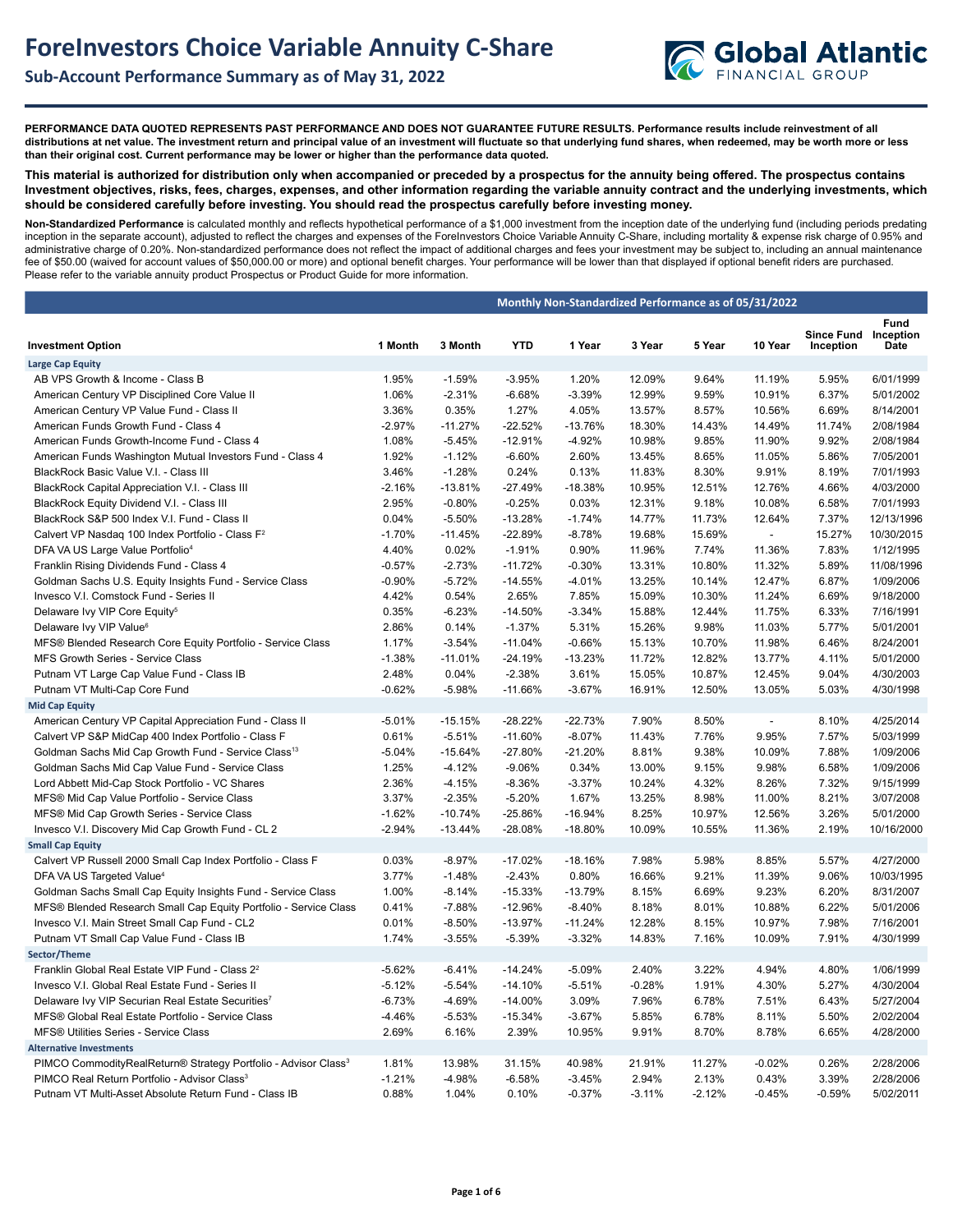## **ForeInvestors Choice Variable Annuity C-Share**

## **Sub-Account Performance Summary as of May 31, 2022**



|                                                                                                  |                                                                                                                                                                                                                                                                                                                 | Monthly Non-Standardized Performance as of 05/31/2022 |                        |                        |          |                |                          |                                |                        |  |  |
|--------------------------------------------------------------------------------------------------|-----------------------------------------------------------------------------------------------------------------------------------------------------------------------------------------------------------------------------------------------------------------------------------------------------------------|-------------------------------------------------------|------------------------|------------------------|----------|----------------|--------------------------|--------------------------------|------------------------|--|--|
|                                                                                                  | 1 Month                                                                                                                                                                                                                                                                                                         | 3 Month                                               | <b>YTD</b>             | 1 Year                 | 3 Year   | 5 Year         | 10 Year                  | <b>Since Fund</b><br>Inception | Fund<br>Inception      |  |  |
| <b>Investment Option</b>                                                                         |                                                                                                                                                                                                                                                                                                                 |                                                       |                        |                        |          |                |                          |                                | Date                   |  |  |
| <b>International/Global Equity</b>                                                               | $-0.47%$                                                                                                                                                                                                                                                                                                        |                                                       |                        |                        | 10.55%   |                |                          |                                |                        |  |  |
| American Funds Global Growth - Class 4<br>American Funds New World Fund - Class 4                | 0.68%                                                                                                                                                                                                                                                                                                           | $-10.24%$<br>$-8.18%$                                 | $-22.63%$<br>$-18.03%$ | $-17.99%$<br>$-21.15%$ | 5.89%    | 8.65%<br>4.70% | 10.87%<br>5.13%          | 8.50%<br>6.45%                 | 4/30/1997<br>6/17/1999 |  |  |
| Calvert VP EAFE International Index Portfolio - Class F                                          | 1.75%                                                                                                                                                                                                                                                                                                           | $-5.19%$                                              | $-11.81%$              | $-12.03%$              | 4.73%    | 2.50%          | 5.10%                    | 4.33%                          | 11/12/2002             |  |  |
| American Funds International Fund - Class 4                                                      | 1.34%                                                                                                                                                                                                                                                                                                           | $-6.67%$                                              | $-15.15%$              | $-21.01%$              | 1.63%    | 1.46%          | 5.05%                    | 6.07%                          | 5/01/1990              |  |  |
| DFA VA International Value Portfolio <sup>4</sup>                                                | 4.66%                                                                                                                                                                                                                                                                                                           | $-0.53%$                                              | 0.72%                  | $-1.14%$               | 7.94%    | 3.84%          | 5.71%                    | 4.79%                          | 10/03/1995             |  |  |
| Franklin Mutual Global Discovery VIP Fund - Class 4                                              | 4.58%                                                                                                                                                                                                                                                                                                           | 0.11%                                                 | $-0.48%$               | 0.76%                  | 7.92%    | 4.05%          | 7.07%                    | 6.16%                          | 11/08/1996             |  |  |
| Templeton Foreign VIP Fund - Class 4                                                             | 4.78%                                                                                                                                                                                                                                                                                                           | $-2.67%$                                              | $-2.99%$               | $-10.89%$              | 2.59%    | $-1.01%$       | 2.94%                    | 2.58%                          | 5/01/1992              |  |  |
| Goldman Sachs International Equity Insights Fund - Service Class                                 | 1.60%                                                                                                                                                                                                                                                                                                           | $-4.09%$                                              | $-9.78%$               | $-10.28%$              | 5.12%    | 1.77%          | 4.98%                    | 1.19%                          | 1/09/2006              |  |  |
| Delaware Ivy VIP International Core Equity <sup>8</sup>                                          | 3.41%                                                                                                                                                                                                                                                                                                           | $-4.85%$                                              | $-11.10%$              | $-12.34%$              | 5.96%    | 1.71%          | 5.77%                    | 6.02%                          | 5/19/1992              |  |  |
| MFS® Research International Portfolio - Service Class                                            | 1.59%                                                                                                                                                                                                                                                                                                           | $-6.02%$                                              | $-14.26%$              | $-13.34%$              | 6.49%    | 4.17%          | 5.59%                    | 4.39%                          | 8/24/2001              |  |  |
| Invesco V.I. Global Fund - CL 2                                                                  | $-0.46%$                                                                                                                                                                                                                                                                                                        | $-12.02%$                                             | $-26.15%$              | $-22.16%$              | 7.08%    | 6.21%          | 9.33%                    | 4.92%                          | 7/13/2000              |  |  |
| Invesco Oppenheimer V.I. International Growth Fund - CL 2                                        | 0.76%                                                                                                                                                                                                                                                                                                           | $-8.50%$                                              | -23.89%                | $-21.66%$              | 4.96%    | 1.35%          | 5.24%                    | 4.20%                          | 3/19/2001              |  |  |
| Putnam VT International Value Fund - Class IB                                                    | 4.16%                                                                                                                                                                                                                                                                                                           | $-3.09%$                                              | $-5.31%$               | $-7.90%$               | 7.86%    | 3.09%          | 5.37%                    | 2.21%                          | 4/06/1998              |  |  |
| <b>Asset Allocation</b>                                                                          |                                                                                                                                                                                                                                                                                                                 |                                                       |                        |                        |          |                |                          |                                |                        |  |  |
| American Funds Asset Allocation - Class 4                                                        | 1.12%                                                                                                                                                                                                                                                                                                           | $-4.84%$                                              | $-10.27%$              | $-6.32%$               | 8.11%    | 6.31%          | 8.26%                    | 7.13%                          | 8/01/1989              |  |  |
| American Funds Capital Income Builder - Class 4                                                  | 2.09%                                                                                                                                                                                                                                                                                                           | $-1.52%$                                              | $-4.22%$               | $-0.80%$               | 7.25%    | 4.26%          | $\overline{\phantom{a}}$ | 3.39%                          | 5/01/2014              |  |  |
| BlackRock Global Allocation V.I. - Class III                                                     | 0.77%                                                                                                                                                                                                                                                                                                           | $-5.60%$                                              | $-11.48%$              | $-12.16%$              | 6.92%    | 4.43%          | 5.13%                    | 5.33%                          | 2/28/1992              |  |  |
| FTVIP Franklin Income Fund - CL 4                                                                | 1.51%                                                                                                                                                                                                                                                                                                           | $-1.11%$                                              | $-1.92%$               | 2.73%                  | 6.64%    | 4.81%          | 5.70%                    | 6.23%                          | 1/24/1989              |  |  |
| Goldman Sachs Trend Driven Allocation Fund - Service Class <sup>12</sup>                         | $-0.28%$                                                                                                                                                                                                                                                                                                        | $-5.88%$                                              | $-11.46%$              | $-6.12%$               | 3.89%    | 3.02%          | 3.56%                    | 3.35%                          | 4/16/2012              |  |  |
| Invesco V.I. Balanced Risk Allocation Fund - Series II                                           | $-0.10%$                                                                                                                                                                                                                                                                                                        | $-2.71%$                                              | $-5.29%$               | $-3.33%$               | 5.80%    | 4.07%          | 3.89%                    | 6.29%                          | 1/23/2009              |  |  |
| Invesco V.I. Equity and Income Fund - Series II                                                  | 1.62%                                                                                                                                                                                                                                                                                                           | $-4.73%$                                              | $-5.51%$               | $-2.60%$               | 9.88%    | 6.40%          | 8.10%                    | 6.73%                          | 4/30/2003              |  |  |
| Delaware Ivy VIP Asset Strategy <sup>9</sup>                                                     | 0.59%                                                                                                                                                                                                                                                                                                           | $-6.29%$                                              | $-11.78%$              | $-9.01%$               | 6.50%    | 5.91%          | 5.00%                    | 7.25%                          | 5/01/1995              |  |  |
| PIMCO All Asset Portfolio - Advisor Class                                                        | $-0.10%$                                                                                                                                                                                                                                                                                                        | $-3.22%$                                              | $-6.30%$               | $-3.28%$               | 6.69%    | 4.58%          | 3.78%                    | 4.37%                          | 4/30/2004              |  |  |
| PIMCO Global Managed Asset Allocation Portfolio - Adv Cl                                         | 0.26%                                                                                                                                                                                                                                                                                                           | $-6.20%$                                              | $-13.44%$              | $-9.12%$               | 6.33%    | 4.87%          | 3.33%                    | 4.36%                          | 4/15/2009              |  |  |
| Putnam VT Global Asset Allocation Fund - Class IB                                                | 0.45%                                                                                                                                                                                                                                                                                                           | $-5.76%$                                              | $-11.39%$              | $-6.87%$               | 6.40%    | 4.87%          | 6.91%                    | 4.00%                          | 4/30/1998              |  |  |
| <b>Managed Risk</b><br>American Funds Managed Risk Asset Allocation Fund - Class P2 <sup>2</sup> | 0.80%                                                                                                                                                                                                                                                                                                           | $-5.55%$                                              | $-10.98%$              | $-7.79%$               | 4.72%    | 3.78%          | $\overline{\phantom{a}}$ | 4.99%                          | 9/28/2012              |  |  |
| Global Atlantic American Funds Managed Risk Port CI II                                           | 0.14%                                                                                                                                                                                                                                                                                                           | $-5.60%$                                              | $-12.03%$              | $-8.36%$               | 5.23%    | 4.06%          | $\blacksquare$           | 4.06%                          | 10/31/2013             |  |  |
| Global Atlantic Balanced Managed Risk Port CI II <sup>10</sup>                                   | 0.46%                                                                                                                                                                                                                                                                                                           | $-5.01%$                                              | $-10.44%$              | $-7.37%$               | 3.87%    | 2.84%          | $\overline{\phantom{a}}$ | 3.03%                          | 10/31/2013             |  |  |
| Global Atlantic BlackRock Selects Managed Risk Portfolio Class II                                | 0.26%                                                                                                                                                                                                                                                                                                           | $-4.65%$                                              | $-10.86%$              | $-7.66%$               | 5.30%    | 2.95%          |                          | 1.95%                          | 10/31/2013             |  |  |
| Global Atlantic Franklin Dividend & Income Managed Risk Port CI II <sup>1</sup>                  | $-0.78%$                                                                                                                                                                                                                                                                                                        | $-3.52%$                                              | $-11.58%$              | $-3.62%$               | 6.53%    | 5.19%          | $\overline{\phantom{a}}$ | 4.47%                          | 4/30/2014              |  |  |
| Global Atlantic Growth Managed Risk Port CI II <sup>1</sup>                                      | 0.27%                                                                                                                                                                                                                                                                                                           | $-4.33%$                                              | $-10.33%$              | $-5.26%$               | 6.01%    | 4.28%          | $\overline{\phantom{a}}$ | 3.32%                          | 4/30/2014              |  |  |
| Global Atlantic Moderate Growth Managed Risk Port CI II                                          | 0.28%                                                                                                                                                                                                                                                                                                           | $-4.90%$                                              | $-10.83%$              | $-6.76%$               | 4.95%    | 3.57%          |                          | 3.34%                          | 4/30/2014              |  |  |
| Global Atlantic Select Advisor Managed Risk Port Cl II <sup>1</sup>                              | $-0.11%$                                                                                                                                                                                                                                                                                                        | $-5.32%$                                              | $-11.83%$              | $-7.65%$               | 5.04%    | 4.07%          | $\overline{\phantom{a}}$ | 4.03%                          | 10/31/2013             |  |  |
| Global Atlantic Wellington Research Managed Risk Port CI II <sup>11</sup>                        | $-0.17%$                                                                                                                                                                                                                                                                                                        | $-6.62%$                                              | $-12.58%$              | $-6.95%$               | 5.67%    | 4.46%          | $\overline{\phantom{a}}$ | 5.04%                          | 10/31/2013             |  |  |
| <b>Fixed Income</b>                                                                              |                                                                                                                                                                                                                                                                                                                 |                                                       |                        |                        |          |                |                          |                                |                        |  |  |
| American Funds The Bond Fund of America - Class 4                                                | 0.40%                                                                                                                                                                                                                                                                                                           | $-5.89%$                                              | $-8.79%$               | $-8.54%$               | $-0.01%$ | 0.53%          | 0.71%                    | 2.94%                          | 1/02/1996              |  |  |
| BlackRock High Yield V.I. Fund - Class III <sup>2</sup>                                          | $-0.28%$                                                                                                                                                                                                                                                                                                        | $-4.68%$                                              | $-8.26%$               | $-6.41%$               | 2.32%    | 2.22%          | 3.85%                    | 6.26%                          | 4/20/1982              |  |  |
| BlackRock Total Return V.I. Fund - Class III                                                     | 0.41%                                                                                                                                                                                                                                                                                                           | $-6.51%$                                              | $-10.14%$              | $-10.14%$              | $-1.12%$ | $-0.13%$       | 0.36%                    | 0.40%                          | 4/20/1982              |  |  |
| Calvert VP Investment Grade Bond Index Portfolio - Class F <sup>2</sup>                          | 0.29%                                                                                                                                                                                                                                                                                                           | $-6.12%$                                              | $-9.21%$               | $-9.49%$               | $-1.58%$ | $-0.48%$       | $\overline{\phantom{a}}$ | $-0.11%$                       | 10/30/2015             |  |  |
| DFA VA Global Bond <sup>4</sup>                                                                  | 0.48%                                                                                                                                                                                                                                                                                                           | $-3.40%$                                              | $-5.57%$               | $-7.64%$               | -2.50%   | $-1.22%$       | $-0.39%$                 | 2.57%                          | 1/12/1995              |  |  |
| Franklin Strategic Income Fund - Class 4                                                         | $-0.51%$                                                                                                                                                                                                                                                                                                        | $-5.10%$                                              | $-8.69%$               | $-8.22%$               | $-1.41%$ | $-0.47%$       | 1.20%                    | 3.68%                          | 6/30/1999              |  |  |
| Templeton Global Bond VIP Fund - Class 4                                                         | 0.74%                                                                                                                                                                                                                                                                                                           | $-2.14%$                                              | $-2.18%$               | $-5.85%$               | $-5.15%$ | $-2.94%$       | $-0.39%$                 | 4.57%                          | 1/24/1989              |  |  |
| Goldman Sachs Core Fixed Income Fund - Service Class <sup>3</sup>                                | 0.29%                                                                                                                                                                                                                                                                                                           | $-6.74%$                                              | $-10.03%$              | $-10.19%$              | $-1.26%$ | $-0.24%$       | 0.51%                    | 1.77%                          | 1/09/2006              |  |  |
| Lord Abbett Bond-Debenture Portfolio - VC Shares                                                 | $-0.37%$                                                                                                                                                                                                                                                                                                        | -4.96%                                                | $-9.38%$               | $-9.01%$               | 0.84%    | 1.61%          | 3.72%                    | 5.15%                          | 12/03/2001             |  |  |
| Lord Abbett Short Duration Income Portfolio - VC Shares                                          | 0.05%                                                                                                                                                                                                                                                                                                           | $-2.23%$                                              | $-3.87%$               | $-4.72%$               | $-0.38%$ | 0.27%          | $\overline{\phantom{a}}$ | $-0.11%$                       | 4/14/2014              |  |  |
| MFS® Total Return Bond Series - Service Class <sup>1</sup>                                       | $-0.02%$                                                                                                                                                                                                                                                                                                        | $-6.56%$                                              | $-10.02%$              | $-9.86%$               | $-0.89%$ | 0.05%          | 0.83%                    | 3.21%                          | 4/28/2000              |  |  |
| PIMCO Emerging Markets Bond Portfolio - Advisor Class                                            | $-0.23%$                                                                                                                                                                                                                                                                                                        | $-5.89%$                                              | $-13.36%$              | $-14.95%$              | $-2.27%$ | $-0.83%$       | 1.24%                    | 3.83%                          | 3/31/2006              |  |  |
| PIMCO International Bond Portfolio (U.S. Dollar-Hedged) - Advisor<br>Class                       | $-1.08%$                                                                                                                                                                                                                                                                                                        | $-4.76%$                                              | $-7.20%$               | $-8.48%$               | $-1.49%$ | 0.14%          | $\overline{\phantom{a}}$ | 1.45%                          | 4/30/2014              |  |  |
| PIMCO VIT High Yield - Advisor                                                                   | 0.69%                                                                                                                                                                                                                                                                                                           | -4.05%                                                | $-7.80%$               | -6.13%                 | 1.40%    | 1.72%          | 3.54%                    | 5.17%                          | 3/31/2006              |  |  |
| PIMCO Total Return Portfolio - Advisor Class <sup>3</sup>                                        | 0.28%                                                                                                                                                                                                                                                                                                           | $-7.10%$                                              | $-10.03%$              | $-10.13%$              | $-1.33%$ | $-0.17%$       | 0.54%                    | 2.61%                          | 2/28/2006              |  |  |
| PIMCO Dynamic Bond Portfolio - Advisor Class                                                     | 0.12%                                                                                                                                                                                                                                                                                                           | $-3.09%$                                              | -4.37%                 | $-5.29%$               | $-0.06%$ | 0.72%          |                          | 0.48%                          | 4/30/2013              |  |  |
| Putnam VT Mortgage Securities Fund - Class IB                                                    | 0.30%                                                                                                                                                                                                                                                                                                           | $-5.04%$                                              | $-5.11%$               | $-9.51%$               | $-2.45%$ | $-0.80%$       | $-0.49%$                 | 2.58%                          | 2/01/2000              |  |  |
| Putnam VT Income Fund - Class IB                                                                 | 0.01%                                                                                                                                                                                                                                                                                                           | $-6.66%$                                              | $-9.01%$               | $-11.27%$              | $-2.19%$ | $-0.13%$       | 1.14%                    | 3.01%                          | 4/30/1998              |  |  |
| <b>Money Market</b>                                                                              |                                                                                                                                                                                                                                                                                                                 |                                                       |                        |                        |          |                |                          |                                |                        |  |  |
| Invesco V.I. Government Money Market Fund <sup>2</sup>                                           | $-0.08%$                                                                                                                                                                                                                                                                                                        | $-0.25%$                                              | $-0.45%$               | $-1.18%$               | -0.79%   | $-0.41%$       | $-0.80%$                 | 0.81%                          | 5/05/1993              |  |  |
| 7-Day Current Yield (as of 05/31/22)† = -0.78%                                                   |                                                                                                                                                                                                                                                                                                                 |                                                       |                        |                        |          |                |                          |                                |                        |  |  |
| 7-Day SEC Effective Yield as of $(05/31/22)$ = -0.77%                                            | An investment in a Money Market Fund is not insured or guaranteed by the Federal Deposit Insurance Corpo-<br>ration or any other government agency. Although the portfolio seeks to preserve the value of your investment<br>at \$1.00 per share (unit), it is possible to lose money by investing in the fund. |                                                       |                        |                        |          |                |                          |                                |                        |  |  |

This material is intended to provide educational information regarding the features and mechanics of the product and is intended for use with the general public. It should not be considered, and does not constitute, personalized investment advice. The issuing insurance company is not an investment adviser nor registered as such with the SEC or any state regulatory authority. It's not acting in any fiduciary capacity with respect to any contract and/or investment.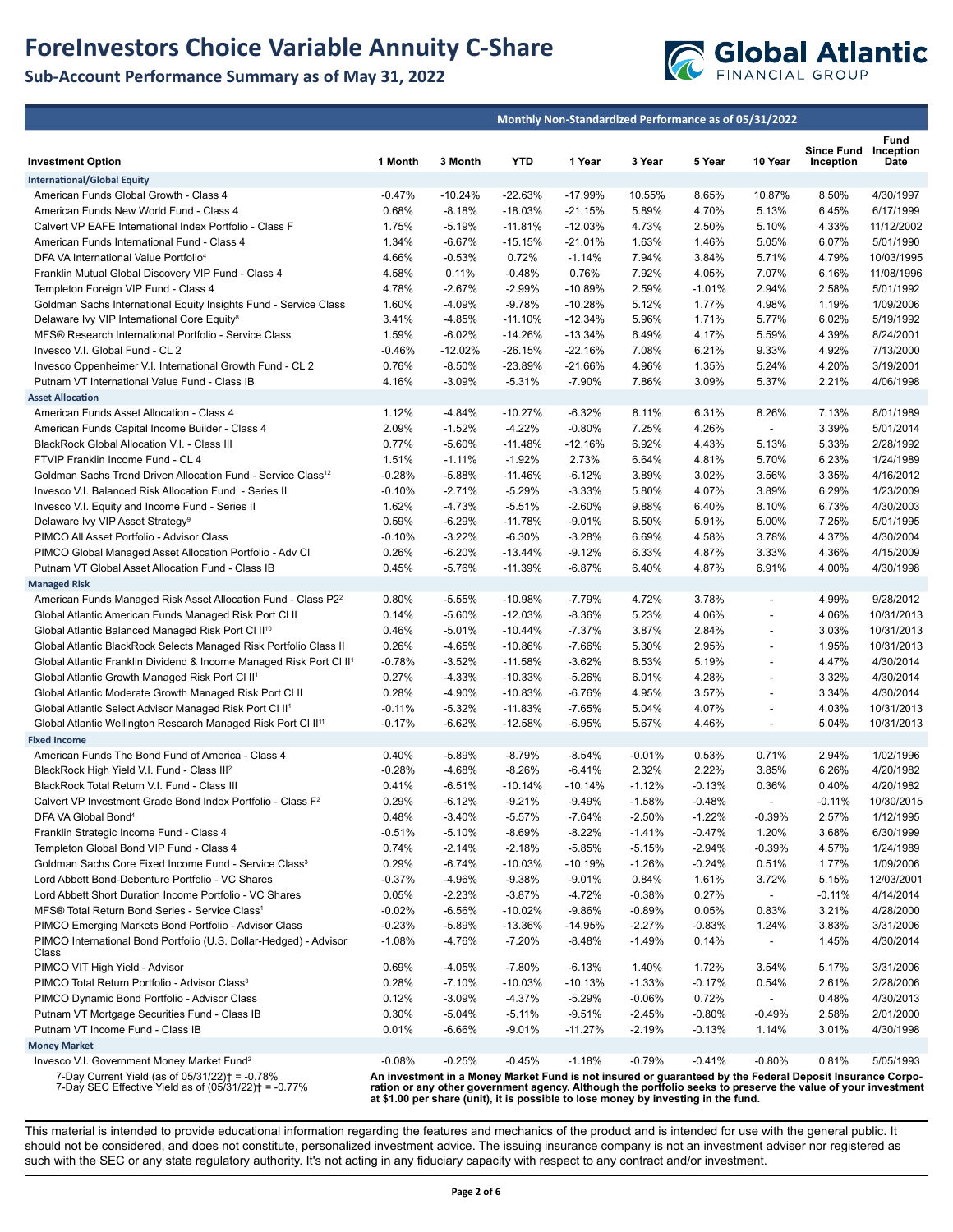

**Sub-Account Performance Summary as of May 31, 2022**

Since inception returns are cumulative for investment options in existence for less than one year. Total return includes capital appreciation (depreciation), realized gains (losses), plus dividends or interest income.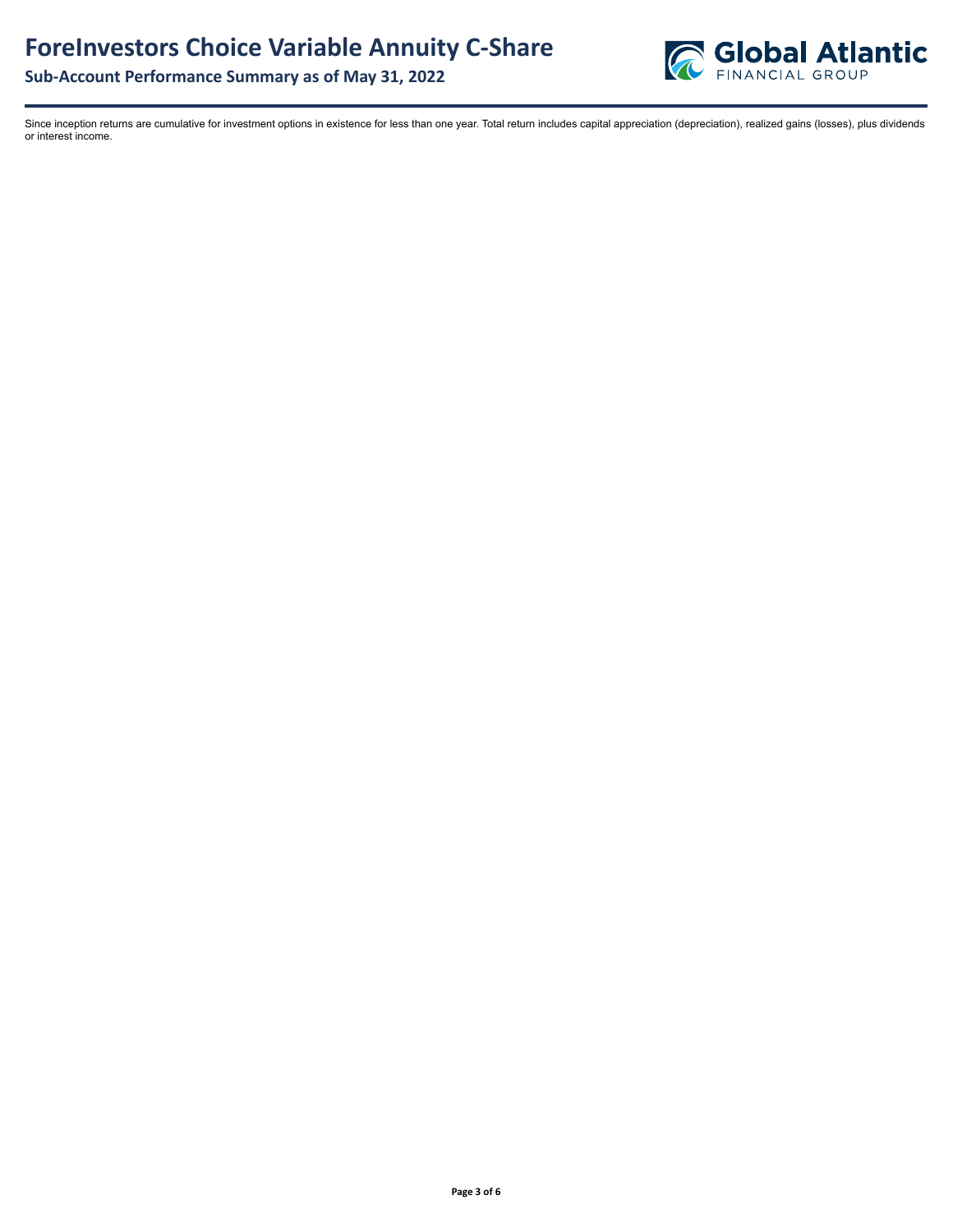



**PERFORMANCE DATA QUOTED REPRESENTS PAST PERFORMANCE AND DOES NOT GUARANTEE FUTURE RESULTS. Performance results include reinvestment of all distributions at net value. The investment return and principal value of an investment will fluctuate so that underlying fund shares, when redeemed, may be worth more or less than their original cost. Current performance may be lower or higher than the performance data quoted.**

**This material is authorized for distribution only when accompanied or preceded by a prospectus for the annuity being offered. The prospectus contains Investment objectives, risks, fees, charges, expenses, and other information regarding the variable annuity contract and the underlying investments, which should be considered carefully before investing. You should read the prospectus carefully before investing money.** 

**Annualized Returns** are calculated monthly and reflect hypothetical performance of a \$1,000 investment from the inception date of the underlying fund (including periods predating inception in the separate account), adjusted to reflect the charges and expenses of the ForeInvestors Choice Variable Annuity C-Share, including mortality & expense risk charge of 0.95%, administrative charge of 0.20% and annual maintenance fee of \$50.

Standardized Performance is calculated quarterly and reflects performance of a \$1,000 investment from the inception date of the sub-account, based on the underlying funds' performance (including total annual fund operating expenses) adjusted to reflect the charges and expenses of the ForeInvestors Choice Variable Annuity C-Share as described above. Performance will be lower than that displayed if optional benefit riders are purchased. Please refer to the variable annuity product Prospectus or Product Guide for more information.

|                                                                            |            | Annualized Returns as of 05/31/2022 |          |                          |                                    |                                  | Standardized Performance as of 03/31/2022 |                          |                          |                                |                               |
|----------------------------------------------------------------------------|------------|-------------------------------------|----------|--------------------------|------------------------------------|----------------------------------|-------------------------------------------|--------------------------|--------------------------|--------------------------------|-------------------------------|
| <b>Investment Option</b>                                                   | <b>YTD</b> | 1 Year                              | 5 Year   |                          | Since<br>Fund<br>10 Year Inception | <b>Fund</b><br>Inception<br>Date | 1 Year                                    | 5 Year                   | 10 Year                  | Since<br>Sub-Acct<br>Inception | Sub-Acct<br>Inception<br>Date |
| <b>Large Cap Equity</b>                                                    |            |                                     |          |                          |                                    |                                  |                                           |                          |                          |                                |                               |
| AB VPS Growth & Income - Class B                                           | $-8.95%$   | $-3.80%$                            | 4.89%    | 7.76%                    | $-0.39%$                           | 6/01/1999                        | 6.42%                                     | 5.47%                    | $\overline{\phantom{a}}$ | 5.31%                          | 11/16/2015                    |
| American Century VP Disciplined Core Value II                              | $-11.68%$  | $-8.39%$                            | 4.94%    | 7.44%                    | 0.42%                              | 5/01/2002                        | 3.29%                                     | 5.99%                    | $\blacksquare$           | 6.61%                          | 11/16/2015                    |
| American Century VP Value Fund - Class II                                  | $-3.73%$   | $-0.95%$                            | 3.47%    | 7.01%                    | 1.48%                              | 8/14/2001                        | 6.16%                                     | 2.96%                    | $\sim$                   | 4.34%                          | 11/16/2015                    |
| American Funds Growth Fund - Class 4                                       | $-27.52%$  | $-18.76%$                           | 10.38%   | 11.30%                   | 10.48%                             | 2/08/1984                        | 0.90%                                     | 15.14%                   | $\blacksquare$           | 13.62%                         | 11/16/2015                    |
| American Funds Growth-Income Fund - Class 4                                | $-17.91%$  | $-9.92%$                            | 5.41%    | 8.67%                    | 8.60%                              | 2/08/1984                        | 3.83%                                     | $\blacksquare$           | $\overline{\phantom{a}}$ | 7.46%                          | 5/01/2017                     |
| American Funds Washington Mutual Investors Fund - Class 4                  | $-11.60%$  | $-2.41%$                            | 3.74%    | 7.61%                    | $-1.65%$                           | 7/05/2001                        | 7.32%                                     | 4.43%                    | $\overline{\phantom{a}}$ | 5.91%                          | 11/16/2015                    |
| BlackRock Basic Value V.I. - Class III                                     | $-4.76%$   | $-4.87%$                            | 3.32%    | 6.36%                    | 5.87%                              | 7/01/1993                        | 3.72%                                     | 2.72%                    | $\overline{\phantom{a}}$ | 3.15%                          | 11/16/2015                    |
| BlackRock Capital Appreciation V.I. - Class III                            | $-32.49%$  | $-23.38%$                           | 8.69%    | 9.50%                    |                                    | 4/03/2000                        | -2.47%                                    | 13.79%                   |                          | 10.89%                         | 11/16/2015                    |
| BlackRock Equity Dividend V.I. - Class III                                 | $-5.25%$   | $-4.97%$                            | 4.37%    | 6.28%                    | 2.97%                              | 7/01/1993                        | 3.42%                                     | 4.83%                    | $\overline{a}$           | 5.61%                          | 11/16/2015                    |
| BlackRock S&P 500 Index V.I. Fund - Class II                               | $-18.28%$  | $-6.74%$                            | 7.29%    | 9.31%                    | 3.31%                              | 12/13/1996                       | 8.97%                                     | 9.70%                    | $\overline{a}$           | 9.19%                          | 11/16/2015                    |
| Calvert VP Nasdag 100 Index Portfolio - Class F <sup>2</sup>               | $-27.89%$  | $-13.78%$                           | 11.71%   | $\overline{\phantom{a}}$ | 11.24%                             | 10/30/2015                       | 6.90%                                     | 16.96%                   | $\overline{\phantom{a}}$ | 15.07%                         | 11/16/2015                    |
| DFA VA US Large Value Portfolio <sup>4</sup>                               | $-6.91%$   | $-4.10%$                            | 2.68%    | 8.16%                    | 5.02%                              | 1/12/1995                        | 4.68%                                     | $\overline{\phantom{a}}$ | $\blacksquare$           | 2.98%                          | 5/01/2017                     |
| Franklin Rising Dividends Fund - Class 4                                   | $-16.72%$  | $-5.30%$                            | 6.24%    | 7.73%                    | $-2.43%$                           | 11/08/1996                       | 8.03%                                     | 8.17%                    | $\blacksquare$           | 8.46%                          | 11/16/2015                    |
| Goldman Sachs U.S. Equity Insights Fund - Service Class                    | $-19.55%$  | $-9.01%$                            | 5.62%    | 9.30%                    | 0.24%                              | 1/09/2006                        | 8.41%                                     | 8.19%                    | $\overline{a}$           | 7.98%                          | 11/16/2015                    |
| Invesco V.I. Comstock Fund - Series II                                     | $-2.35%$   | 2.85%                               | 5.34%    | 7.73%                    | 1.30%                              | 9/18/2000                        | 12.04%                                    | 5.01%                    | $\blacksquare$           | 5.17%                          | 11/16/2015                    |
| Delaware Ivy VIP Core Equity <sup>5</sup>                                  | $-19.50%$  | $-8.34%$                            | 8.10%    | 8.26%                    | 2.30%                              | 7/16/1991                        | 7.55%                                     | 10.44%                   | $\blacksquare$           | 8.02%                          | 11/16/2015                    |
| Delaware Ivy VIP Value <sup>6</sup>                                        | $-6.37%$   | 0.31%                               | 5.02%    | 7.51%                    | $-1.12%$                           | 5/01/2001                        | 10.74%                                    | 4.72%                    | $\sim$                   | 4.63%                          | 11/16/2015                    |
| MFS® Blended Research Core Equity Portfolio - Service Class                | $-16.04%$  | $-5.66%$                            | 6.07%    | 8.63%                    | $-0.85%$                           | 8/24/2001                        | 7.46%                                     | 7.79%                    | $\overline{\phantom{a}}$ | 7.08%                          | 11/16/2015                    |
| MFS Growth Series - Service Class                                          | $-29.19%$  | $-18.23%$                           | 8.92%    | 10.68%                   |                                    | 5/01/2000                        | 1.33%                                     | 13.76%                   | $\overline{\phantom{a}}$ | 11.46%                         | 11/16/2015                    |
| Putnam VT Large Cap Value Fund - Class IB                                  | $-7.38%$   | $-1.39%$                            | 6.16%    | 9.22%                    | 5.37%                              | 4/30/2003                        | 8.64%                                     | 6.64%                    | $\blacksquare$           | 6.71%                          | 11/16/2015                    |
| Putnam VT Multi-Cap Core Fund                                              | $-16.66%$  | $-8.67%$                            | 8.06%    | 9.78%                    |                                    | 4/30/1998                        | 7.07%                                     | 10.05%                   | $\blacksquare$           | 9.45%                          | 11/16/2015                    |
| <b>Mid Cap Equity</b>                                                      |            |                                     |          |                          |                                    |                                  |                                           |                          |                          |                                |                               |
| American Century VP Capital Appreciation Fund - Class II                   |            | -33.22% -27.73%                     | 4.25%    | $\overline{\phantom{a}}$ | 3.44%                              | 4/25/2014                        | $-11.37%$                                 | 8.82%                    | $\blacksquare$           | 7.18%                          | 11/16/2015                    |
| Calvert VP S&P MidCap 400 Index Portfolio - Class F                        | $-16.60\%$ | $-13.07%$                           | 2.88%    | 6.36%                    | 3.66%                              | 5/03/1999                        | $-2.14%$                                  | 4.08%                    | $\sim$                   | 5.71%                          | 11/16/2015                    |
| Goldman Sachs Mid Cap Growth Fund - Service Class <sup>13</sup>            | $-32.80%$  | $-26.20%$                           | 5.20%    | 6.58%                    | 3.15%                              | 1/09/2006                        | $-9.83%$                                  | 10.07%                   | $\blacksquare$           | 8.04%                          | 11/16/2015                    |
| Goldman Sachs Mid Cap Value Fund - Service Class                           | $-14.06%$  | $-4.66%$                            | 4.20%    | 6.32%                    | 0.90%                              | 1/09/2006                        | 7.94%                                     | 4.82%                    | $\overline{\phantom{a}}$ | 4.61%                          | 11/16/2015                    |
| Lord Abbett Mid-Cap Stock Portfolio - VC Shares                            | $-13.36%$  | $-8.37%$                            | $-1.28%$ | 4.53%                    | 4.28%                              | 9/15/1999                        | 2.63%                                     | $-0.40%$                 | $\overline{\phantom{a}}$ | 1.39%                          | 11/16/2015                    |
| MFS® Mid Cap Value Portfolio - Service Class                               | $-10.20%$  | $-3.33%$                            | 3.98%    | 7.55%                    | 2.73%                              | 3/07/2008                        | 6.05%                                     | 4.24%                    | $\overline{\phantom{a}}$ | 4.94%                          | 11/16/2015                    |
| MFS® Mid Cap Growth Series - Service Class                                 | $-30.86%$  | $-21.94%$                           | 7.01%    | 9.44%                    |                                    | 5/01/2000                        | $-7.57%$                                  | 11.32%                   |                          | 9.34%                          | 11/16/2015                    |
| Invesco V.I. Discovery Mid Cap Growth Fund - CL 2                          | -33.08%    | $-23.80%$                           | 6.47%    | 7.91%                    |                                    | 10/16/2000                       | $-8.69%$                                  | 10.83%                   | $\overline{\phantom{a}}$ | 9.02%                          | 11/16/2015                    |
| <b>Small Cap Equity</b>                                                    |            |                                     |          |                          |                                    |                                  |                                           |                          |                          |                                |                               |
| Calvert VP Russell 2000 Small Cap Index Portfolio - Class F                | $-22.02\%$ | $-23.16%$                           | 1.18%    | 5.25%                    | $-0.47%$                           | 4/27/2000                        | $-12.26%$                                 | 2.81%                    | $\sim$                   | 4.53%                          | 11/16/2015                    |
| DFA VA US Targeted Value <sup>4</sup>                                      | $-7.43%$   | $-4.20%$                            | 3.92%    | 7.97%                    | 6.41%                              | 10/03/1995                       | 5.47%                                     | $\overline{a}$           | $\blacksquare$           | 3.42%                          | 5/01/2017                     |
| Goldman Sachs Small Cap Equity Insights Fund - Service Class               | $-20.33%$  | $-18.79%$                           | 1.94%    | 5.63%                    | 0.29%                              | 8/31/2007                        | $-5.86%$                                  | 2.92%                    | $\blacksquare$           | 4.54%                          | 11/16/2015                    |
| MFS® Blended Research Small Cap Equity Portfolio - Service Class           | -17.96%    | $-13.40%$                           | 3.36%    | 7.61%                    | $-0.18%$                           | 5/01/2006                        | 0.18%                                     | 4.82%                    | $\overline{\phantom{a}}$ | 6.22%                          | 11/16/2015                    |
| Invesco V.I. Main Street Small Cap Fund - CL2                              | $-18.97%$  | $-16.24%$                           | 3.35%    | 7.67%                    | 4.03%                              | 7/16/2001                        | $-4.62%$                                  | 4.73%                    |                          | 6.07%                          | 11/16/2015                    |
| Putnam VT Small Cap Value Fund - Class IB                                  | $-10.39%$  | $-8.32%$                            | 1.56%    | 6.40%                    | 4.63%                              | 4/30/1999                        | 7.16%                                     | 1.66%                    | $\overline{\phantom{a}}$ | 4.63%                          | 11/16/2015                    |
| Sector/Theme                                                               |            |                                     |          |                          |                                    |                                  |                                           |                          |                          |                                |                               |
| Franklin Global Real Estate VIP Fund - Class 2 <sup>2</sup>                | $-19.24%$  | $-10.09%$                           | $-2.06%$ | 0.41%                    | 0.50%                              | 1/06/1999                        | 9.87%                                     | 0.60%                    | $\overline{\phantom{a}}$ | $-0.39%$                       | 11/16/2015                    |
| Invesco V.I. Global Real Estate Fund - Series II                           | $-19.10%$  | $-10.51%$                           | $-3.43%$ | $-0.25%$                 | 1.51%                              | 4/30/2004                        | 5.71%                                     | $-1.14%$                 | $\overline{\phantom{a}}$ | $-2.22%$                       | 5/02/2016                     |
| Delaware Ivy VIP Securian Real Estate Securities7                          | $-19.00%$  | $-1.91%$                            | 1.64%    | 3.20%                    | 1.75%                              | 5/27/2004                        | 20.61%                                    | 3.98%                    | $\overline{\phantom{a}}$ | 3.18%                          | 11/16/2015                    |
| MFS® Global Real Estate Portfolio - Service Class                          | $-20.34%$  | $-8.67%$                            | 1.92%    | 4.18%                    | 0.30%                              | 2/02/2004                        | 8.85%                                     | 4.04%                    | $\overline{\phantom{a}}$ | 4.00%                          | 11/16/2015                    |
| <b>MFS® Utilities Series - Service Class</b>                               | $-2.61%$   | 5.95%                               | 3.81%    | 4.82%                    | 0.61%                              | 4/28/2000                        | 9.93%                                     | 4.58%                    | $\overline{\phantom{a}}$ | 4.56%                          | 11/16/2015                    |
| <b>Alternative Investments</b>                                             |            |                                     |          |                          |                                    |                                  |                                           |                          |                          |                                |                               |
| PIMCO CommodityRealReturn® Strategy Portfolio - Advisor Class <sup>3</sup> | 26.15%     | 35.98%                              | 5.47%    | $-12.59%$                |                                    | 2/28/2006                        | 45.82%                                    | 3.06%                    | $\blacksquare$           | 1.88%                          | 11/16/2015                    |
| PIMCO Real Return Portfolio - Advisor Class <sup>3</sup>                   | $-11.58%$  | $-8.45%$                            | $-3.18%$ | $-6.55%$                 | $-1.90%$                           | 2/28/2006                        | $-2.54%$                                  | $-2.51%$                 | $\sim$                   | $-2.96%$                       | 11/16/2015                    |
| Putnam VT Multi-Asset Absolute Return Fund - Class IB                      | $-4.90%$   | $-5.37%$                            | $-7.97%$ | $-6.90%$                 | $-8.55%$                           | 5/02/2011                        | $-3.84%$                                  | $-7.91%$                 | $\overline{\phantom{a}}$ | $-8.45%$                       | 11/16/2015                    |
|                                                                            |            |                                     |          |                          |                                    |                                  |                                           |                          |                          |                                |                               |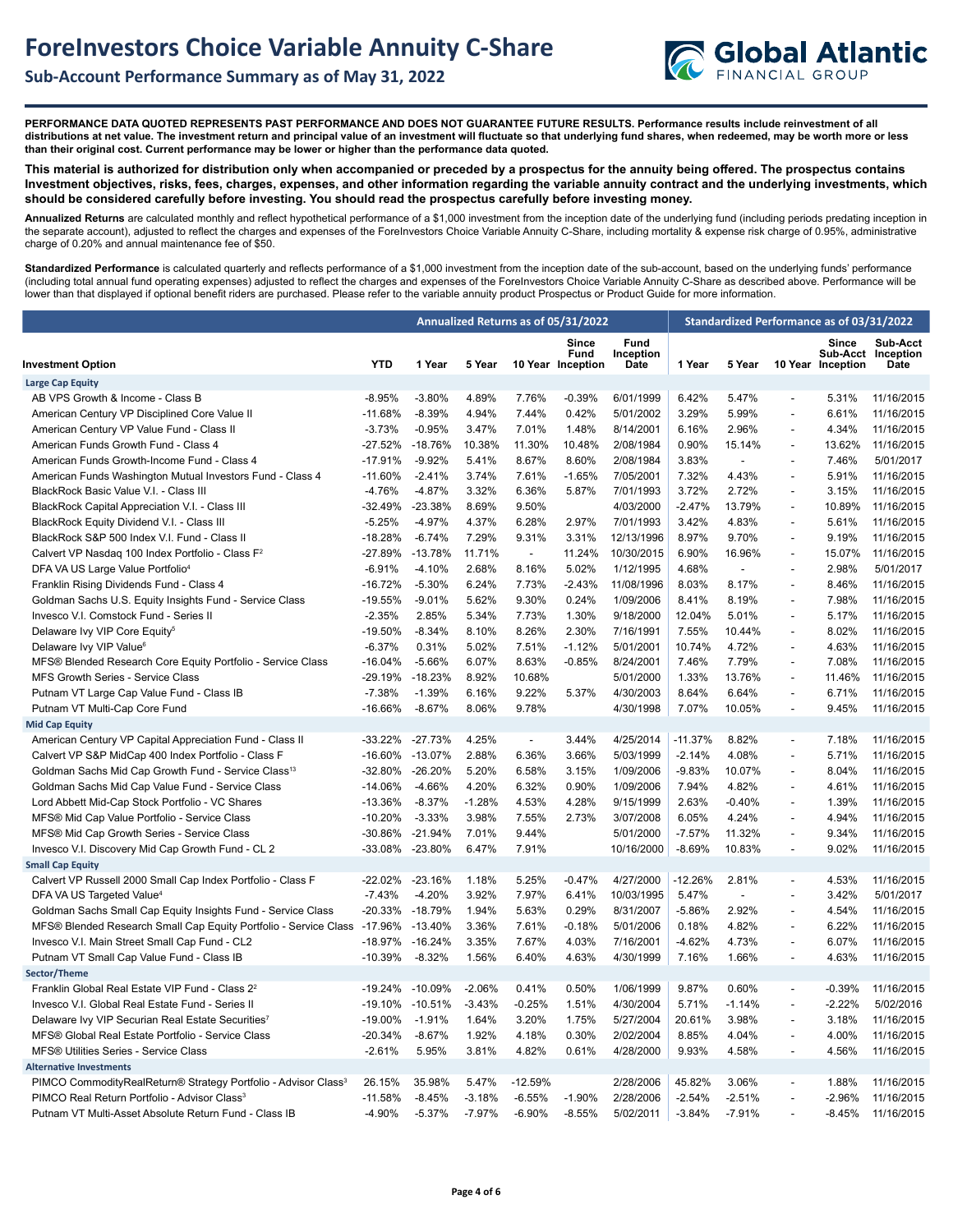## **ForeInvestors Choice Variable Annuity C-Share**

**Sub-Account Performance Summary as of May 31, 2022**



|                                                                                                         | Annualized Returns as of 05/31/2022 |                 |           |                          |                                    |                                                                                                                                                                                                                              | Standardized Performance as of 03/31/2022 |                          |                          |                            |                                        |
|---------------------------------------------------------------------------------------------------------|-------------------------------------|-----------------|-----------|--------------------------|------------------------------------|------------------------------------------------------------------------------------------------------------------------------------------------------------------------------------------------------------------------------|-------------------------------------------|--------------------------|--------------------------|----------------------------|----------------------------------------|
| <b>Investment Option</b>                                                                                | <b>YTD</b>                          | 1 Year          | 5 Year    |                          | Since<br>Fund<br>10 Year Inception | Fund<br>Inception<br>Date                                                                                                                                                                                                    | 1 Year                                    | 5 Year                   |                          | Since<br>10 Year Inception | Sub-Acct<br>Sub-Acct Inception<br>Date |
| <b>International/Global Equity</b>                                                                      |                                     |                 |           |                          |                                    |                                                                                                                                                                                                                              |                                           |                          |                          |                            |                                        |
| American Funds International Fund - Class 4                                                             |                                     | -20.15% -26.01% | $-3.65\%$ | 0.92%                    | 3.20%                              | 5/01/1990                                                                                                                                                                                                                    | $-16.10%$                                 | $-1.00\%$                | $\blacksquare$           | $-0.60%$                   | 11/16/2015                             |
| American Funds Global Growth - Class 4                                                                  | -27.63%                             | $-22.99%$       | 4.25%     | 7.54%                    | 5.74%                              | 4/30/1997                                                                                                                                                                                                                    | $-9.19%$                                  | 8.21%                    | $\overline{\phantom{a}}$ | 6.32%                      | 11/16/2015                             |
| American Funds New World Fund - Class 4                                                                 |                                     | -23.03% -26.15% | $-0.11%$  | 0.48%                    | 2.82%                              | 6/17/1999                                                                                                                                                                                                                    | $-13.02%$                                 | 2.44%                    | $\overline{\phantom{a}}$ | 2.69%                      | 11/16/2015                             |
| Calvert VP EAFE International Index Portfolio - Class F                                                 | -16.81%                             | -17.03%         | $-2.81%$  | 0.80%                    | $-0.06%$                           | 11/12/2002                                                                                                                                                                                                                   | $-6.48%$                                  | $-0.47%$                 | $\overline{\phantom{a}}$ | $-1.10%$                   | 11/16/2015                             |
| DFA VA International Value Portfolio <sup>4</sup>                                                       | $-4.28%$                            | $-6.14%$        | $-1.75%$  | 1.27%                    | 0.06%                              | 10/03/1995                                                                                                                                                                                                                   | 1.50%                                     |                          | $\overline{a}$           | $-1.26%$                   | 5/01/2017                              |
| Franklin Mutual Global Discovery VIP Fund - Class 4                                                     | $-5.48%$                            | $-4.24%$        | $-1.54%$  | 3.01%                    | 2.14%                              | 11/08/1996                                                                                                                                                                                                                   | 0.62%                                     | $-1.83%$                 | $\overline{\phantom{a}}$ | $-0.35%$                   | 11/16/2015                             |
| Templeton Foreign VIP Fund - Class 4                                                                    | $-7.99%$                            | $-15.89%$       | $-7.07%$  | $-1.80%$                 | $-4.64%$                           | 5/01/1992                                                                                                                                                                                                                    | $-11.07%$                                 | -6.12%                   | $\overline{a}$           | $-4.54%$                   | 11/16/2015                             |
| Goldman Sachs International Equity Insights Fund - Service Class                                        | -14.78%                             | $-15.28%$       | $-3.75%$  | 0.70%                    | $-9.92%$                           | 1/09/2006                                                                                                                                                                                                                    | $-4.41%$                                  | $-0.88%$                 | $\overline{\phantom{a}}$ | $-2.19%$                   | 11/16/2015                             |
| Delaware Ivy VIP International Core Equity <sup>8</sup>                                                 |                                     | -16.10% -17.34% | $-3.86%$  | 1.70%                    | 3.16%                              | 5/19/1992                                                                                                                                                                                                                    | $-7.12%$                                  | $-2.08%$                 | $\overline{\phantom{a}}$ | $-1.97%$                   | 11/16/2015                             |
| MFS® Research International Portfolio - Service Class                                                   | -19.26% -18.34%                     |                 | $-0.88%$  | 1.23%                    | $-0.83%$                           | 8/24/2001                                                                                                                                                                                                                    | $-7.48%$                                  | 2.02%                    | $\overline{\phantom{a}}$ | 0.58%                      | 11/16/2015                             |
| Invesco V.I. Global Fund - CL 2                                                                         |                                     | -31.15% -27.16% | 1.68%     | 5.94%                    | $-3.36%$                           | 7/13/2000                                                                                                                                                                                                                    | -10.37%                                   | 5.81%                    | $\overline{\phantom{a}}$ | 4.51%                      | 11/16/2015                             |
| Invesco Oppenheimer V.I. International Growth Fund - CL 2                                               |                                     | -28.89% -26.66% | $-3.94%$  | 1.19%                    | $-2.39%$                           | 3/19/2001                                                                                                                                                                                                                    | $-14.64%$                                 | $-0.26%$                 | $\overline{\phantom{a}}$ | $-1.25%$                   | 11/16/2015                             |
| Putnam VT International Value Fund - Class IB                                                           | -10.31% -12.90%                     |                 | $-2.46%$  | 0.95%                    |                                    | 4/06/1998                                                                                                                                                                                                                    | $-3.59%$                                  | $-0.67%$                 | $\overline{a}$           | $-1.24%$                   | 11/16/2015                             |
| <b>Asset Allocation</b>                                                                                 |                                     |                 |           |                          |                                    |                                                                                                                                                                                                                              |                                           |                          |                          |                            |                                        |
| American Funds Asset Allocation - Class 4                                                               | -15.27% -11.32%                     |                 | 1.48%     | 4.40%                    | 4.33%                              | 8/01/1989                                                                                                                                                                                                                    | $-1.49%$                                  | 2.96%                    | $\overline{\phantom{a}}$ | 3.04%                      | 11/16/2015                             |
| American Funds Capital Income Builder - Class 4                                                         | $-9.22%$                            | $-5.80%$        | $-1.06%$  | $\blacksquare$           | $-3.03%$                           | 5/01/2014                                                                                                                                                                                                                    | 1.08%                                     | 0.13%                    | $\overline{a}$           | -0.54%                     | 11/16/2015                             |
| BlackRock Global Allocation V.I. - Class III                                                            | -16.48%                             | $-17.16%$       | $-0.60%$  | 0.45%                    | 1.24%                              | 2/28/1992                                                                                                                                                                                                                    | $-8.58%$                                  | 0.92%                    | $\overline{\phantom{a}}$ | 0.25%                      | 11/16/2015                             |
| FTVIP Franklin Income Fund - CL 4                                                                       | $-6.92%$                            | $-2.27%$        | $-0.44%$  | 1.06%                    | 3.22%                              | 1/24/1989                                                                                                                                                                                                                    | 4.56%                                     | 0.39%                    | $\overline{\phantom{a}}$ | 1.09%                      | 11/16/2015                             |
| Goldman Sachs Trend Driven Allocation Fund - Service Class <sup>12</sup>                                | $-16.46%$                           | $-11.12%$       | $-2.15%$  | $-1.57%$                 | $-2.43%$                           | 4/16/2012                                                                                                                                                                                                                    | $-2.11%$                                  | $-0.56%$                 | $\overline{a}$           | $-1.02%$                   | 11/16/2015                             |
| Invesco V.I. Balanced Risk Allocation Fund - Series II                                                  | $-10.29%$                           | $-8.33%$        | $-1.11%$  | $-1.44%$                 | 2.28%                              | 1/23/2009                                                                                                                                                                                                                    | 0.25%                                     | $-0.16%$                 | $\overline{\phantom{a}}$ | 0.51%                      | 11/16/2015                             |
| Invesco V.I. Equity and Income Fund - Series II                                                         | $-10.51%$                           | $-7.60%$        | 1.31%     | 4.10%                    | 2.57%                              | 4/30/2003                                                                                                                                                                                                                    | 1.53%                                     | 2.03%                    | $\overline{\phantom{a}}$ | 2.70%                      | 11/16/2015                             |
| Delaware Ivy VIP Asset Strategy <sup>9</sup>                                                            | -16.78%                             | -14.01%         | 1.14%     | 0.29%                    | 4.29%                              | 5/01/1995                                                                                                                                                                                                                    | $-3.33%$                                  | 2.59%                    | $\overline{a}$           | 0.10%                      | 11/16/2015                             |
| PIMCO All Asset Portfolio - Advisor Class                                                               | $-11.30%$                           | $-8.28%$        | $-0.63%$  | $-1.74%$                 | $-1.01%$                           | 4/30/2004                                                                                                                                                                                                                    | 0.73%                                     | 0.42%                    | $\overline{\phantom{a}}$ | 1.51%                      | 11/16/2015                             |
| PIMCO Global Managed Asset Allocation Portfolio - Adv Cl                                                |                                     | -18.44% -14.12% | $-0.11%$  | $-2.42%$                 | $-0.89%$                           | 4/15/2009                                                                                                                                                                                                                    | $-3.12%$                                  | 1.79%                    | $\overline{\phantom{a}}$ | 0.89%                      | 11/16/2015                             |
| Putnam VT Global Asset Allocation Fund - Class IB                                                       | -16.39% -11.87%                     |                 | $-0.11%$  | 2.82%                    | $-5.69%$                           | 4/30/1998                                                                                                                                                                                                                    | $-1.76%$                                  | 1.57%                    | $\overline{\phantom{a}}$ | 1.19%                      | 11/16/2015                             |
| <b>Managed Risk</b>                                                                                     |                                     |                 |           |                          |                                    |                                                                                                                                                                                                                              |                                           |                          |                          |                            |                                        |
| American Funds Managed Risk Asset Allocation Fund - Class P2 <sup>2</sup>                               |                                     | -15.98% -12.79% | $-1.25%$  | $\overline{\phantom{a}}$ | 0.10%                              | 9/28/2012                                                                                                                                                                                                                    | $-4.47%$                                  | 0.00%                    | $\overline{\phantom{a}}$ | 1.06%                      | 5/02/2016                              |
| Global Atlantic American Funds Managed Risk Port CI II                                                  |                                     | -17.03% -13.36% | $-0.93%$  | $\overline{a}$           | $-1.35%$                           | 10/31/2013                                                                                                                                                                                                                   | $-5.13%$                                  | 0.57%                    | $\overline{a}$           | 0.20%                      | 11/16/2015                             |
| Global Atlantic Balanced Managed Risk Port CI II <sup>10</sup>                                          |                                     | -15.44% -12.37% | $-2.31%$  | $\overline{\phantom{a}}$ | $-2.61%$                           | 10/31/2013                                                                                                                                                                                                                   | $-5.45%$                                  | $-1.03%$                 | $\overline{\phantom{a}}$ | $-1.69%$                   | 11/16/2015                             |
| Global Atlantic BlackRock Selects Managed Risk Portfolio Class II                                       |                                     | -15.86% -12.66% | $-2.28%$  | $\overline{\phantom{a}}$ | $-4.35%$                           | 10/31/2013                                                                                                                                                                                                                   | $-4.70%$                                  | -0.85%                   | $\overline{\phantom{a}}$ | $-2.22%$                   | 11/16/2015                             |
| Global Atlantic Franklin Dividend & Income Managed Risk Port CI II <sup>1</sup>                         | $-16.58%$                           | $-8.62%$        | 0.21%     | $\overline{a}$           | $-1.42%$                           | 4/30/2014                                                                                                                                                                                                                    | 0.55%                                     | 1.59%                    | $\overline{a}$           | 1.55%                      | 11/16/2015                             |
| Global Atlantic Growth Managed Risk Port CI II <sup>1</sup>                                             | -15.33% -10.26%                     |                 | $-0.78%$  | $\blacksquare$           | $-2.89%$                           | 4/30/2014                                                                                                                                                                                                                    | $-1.62%$                                  | 0.76%                    | $\overline{\phantom{a}}$ | $-0.36%$                   | 11/16/2015                             |
| Global Atlantic Moderate Growth Managed Risk Port CI II                                                 | -15.83% -11.76%                     |                 | $-1.54%$  | $\overline{\phantom{a}}$ | $-2.69%$                           | 4/30/2014                                                                                                                                                                                                                    | $-3.91%$                                  | $-0.10%$                 | $\overline{\phantom{a}}$ | $-0.78%$                   | 11/16/2015                             |
| Global Atlantic Select Advisor Managed Risk Port CI II <sup>1</sup>                                     | -16.83% -12.65%                     |                 | $-0.95%$  | $\overline{a}$           | $-1.41%$                           | 10/31/2013                                                                                                                                                                                                                   | $-3.73%$                                  | 0.66%                    | $\overline{\phantom{a}}$ | 0.07%                      | 11/16/2015                             |
| Global Atlantic Wellington Research Managed Risk Port Cl II <sup>11</sup>                               | -17.58% -11.95%                     |                 | $-0.53%$  | $\overline{\phantom{a}}$ | $-0.04%$                           | 10/31/2013                                                                                                                                                                                                                   | $-2.55%$                                  | 1.19%                    | $\overline{\phantom{a}}$ | 0.64%                      | 11/16/2015                             |
| <b>Fixed Income</b><br>American Funds The Bond Fund of America - Class 4                                | -13.79%                             | -13.54%         | -4.79%    | $-5.50%$                 | $-3.40%$                           | 1/02/1996                                                                                                                                                                                                                    | $-9.53%$                                  | $-3.81%$                 | $\overline{\phantom{a}}$ | -4.61%                     | 11/16/2015                             |
| BlackRock High Yield V.I. Fund - Class III <sup>2</sup>                                                 | $-13.26\% -11.41\%$                 |                 | $-3.02%$  | $-1.05%$                 | 4.28%                              | 4/20/1982                                                                                                                                                                                                                    | $-6.46%$                                  | $-1.90%$                 | $\overline{\phantom{a}}$ | $-1.17%$                   | 11/16/2015                             |
| BlackRock Total Return V.I. Fund - Class III                                                            |                                     | -15.14% -15.14% | $-5.48%$  | $-5.87%$                 |                                    | 4/20/1982                                                                                                                                                                                                                    | $-10.98%$                                 | $-4.45%$                 | $\overline{\phantom{a}}$ | -5.16%                     | 11/16/2015                             |
| Calvert VP Investment Grade Bond Index Portfolio - Class F <sup>2</sup>                                 | $-14.21%$                           | $-14.49%$       | $-5.87%$  |                          | $-6.13%$                           | 10/30/2015                                                                                                                                                                                                                   | $-10.55%$                                 | -4.90%                   |                          | $-5.65%$                   | 11/16/2015                             |
| DFA VA Global Bond <sup>4</sup>                                                                         |                                     | -10.57% -12.64% | $-6.77%$  | $-6.90%$                 | $-3.35%$                           | 1/12/1995                                                                                                                                                                                                                    | $-11.82%$                                 | $\overline{\phantom{a}}$ | $\overline{\phantom{a}}$ | -6.66%                     | 5/01/2017                              |
| Franklin Strategic Income Fund - Class 4                                                                |                                     | -13.69% -13.22% | $-6.00%$  | $-4.48%$                 | $-1.24%$                           | 6/30/1999                                                                                                                                                                                                                    | $-8.56%$                                  | -5.10%                   | $\overline{\phantom{a}}$ | -4.65%                     | 11/16/2015                             |
| Templeton Global Bond VIP Fund - Class 4                                                                | $-7.18%$                            | $-10.85%$       | $-8.75%$  | $-6.37%$                 | 0.70%                              | 1/24/1989                                                                                                                                                                                                                    | $-7.51%$                                  | $-8.74%$                 | ÷,                       | -8.34%                     | 11/16/2015                             |
| Goldman Sachs Core Fixed Income Fund - Service Class <sup>3</sup>                                       |                                     | -15.03% -15.19% | $-5.59%$  | $-5.59%$                 | $-5.04%$                           | 1/09/2006                                                                                                                                                                                                                    | -10.86%                                   | $-4.58%$                 | $\overline{a}$           | $-5.29%$                   | 11/16/2015                             |
| Lord Abbett Bond-Debenture Portfolio - VC Shares                                                        |                                     | -14.38% -14.01% | $-3.62%$  | $-1.14%$                 | 0.82%                              | 12/03/2001                                                                                                                                                                                                                   | $-9.73%$                                  | -2.66%                   | $\overline{\phantom{a}}$ | $-1.59%$                   | 11/16/2015                             |
| Lord Abbett Short Duration Income Portfolio - VC Shares                                                 | -8.87%                              | $-9.72%$        | $-5.18%$  | $\overline{\phantom{a}}$ | $-7.34%$                           | 4/14/2014                                                                                                                                                                                                                    | $-8.61%$                                  | -4.99%                   | $\overline{a}$           | -5.47%                     | 11/16/2015                             |
| MFS® Total Return Bond Series - Service Class <sup>1</sup>                                              |                                     | -15.02% -14.86% | $-5.30%$  | $-5.17%$                 | $-2.26%$                           | 4/28/2000                                                                                                                                                                                                                    | -10.08%                                   | -4.16%                   | $\overline{a}$           | $-4.61%$                   | 11/16/2015                             |
| PIMCO Emerging Markets Bond Portfolio - Advisor Class                                                   |                                     | -18.36% -19.95% | $-6.25%$  | $-4.39%$                 | $-0.87%$                           | 3/31/2006                                                                                                                                                                                                                    | -11.62%                                   | -4.63%                   | $\overline{\phantom{a}}$ | -2.85%                     | 11/16/2015                             |
| PIMCO International Bond Portfolio (U.S. Dollar-Hedged) - Advisor                                       |                                     | -12.20% -13.48% | $-5.17%$  | $\overline{\phantom{a}}$ | -4.68%                             | 4/30/2014                                                                                                                                                                                                                    | -10.68%                                   | -4.44%                   | $\overline{\phantom{a}}$ | -4.42%                     | 11/16/2015                             |
| Class<br>PIMCO VIT High Yield - Advisor                                                                 | -12.80% -11.13%                     |                 | $-3.56\%$ | $-1.45%$                 | 0.68%                              | 3/31/2006                                                                                                                                                                                                                    | $-7.43%$                                  | $\overline{\phantom{a}}$ | $\overline{a}$           | $-2.84%$                   | 5/01/2017                              |
| PIMCO Total Return Portfolio - Advisor Class <sup>3</sup>                                               |                                     | -15.03% -15.13% | $-5.51%$  | $-5.57%$                 | $-3.07%$                           | 2/28/2006                                                                                                                                                                                                                    | -10.66%                                   | $-4.42%$                 | $\overline{\phantom{a}}$ | -5.00%                     | 11/16/2015                             |
| PIMCO Dynamic Bond Portfolio - Advisor Class                                                            | $-9.37%$                            | $-10.29%$       | $-4.66%$  | $\overline{\phantom{a}}$ | $-6.73%$                           | 4/30/2013                                                                                                                                                                                                                    | $-8.64%$                                  | $-4.26%$                 | ÷,                       | $-4.34%$                   | 11/16/2015                             |
| Putnam VT Mortgage Securities Fund - Class IB                                                           |                                     | -10.11% -14.51% | $-6.31%$  | $-7.20%$                 | $-3.29%$                           | 2/01/2000                                                                                                                                                                                                                    | -13.92%                                   | $-5.57%$                 | $\overline{a}$           | -6.58%                     | 11/16/2015                             |
| Putnam VT Income Fund - Class IB                                                                        |                                     | -14.01% -16.27% | $-5.37%$  | $-4.50%$                 | $-3.78%$                           | 4/30/1998                                                                                                                                                                                                                    | $-12.58%$                                 | $-4.22%$                 | $\overline{\phantom{a}}$ | -4.90%                     | 11/16/2015                             |
| <b>Money Market</b>                                                                                     |                                     |                 |           |                          |                                    |                                                                                                                                                                                                                              |                                           |                          |                          |                            |                                        |
| Invesco V.I. Government Money Market Fund <sup>2</sup>                                                  | -5.45%                              | $-6.18%$        | $-6.02%$  | $-7.93%$                 |                                    | 5/05/1993                                                                                                                                                                                                                    | $-6.22%$                                  | $-6.01%$                 |                          |                            | -7.23% 11/16/2015                      |
| 7-Day Current Yield (as of 05/31/22)† = -0.78%<br>7-Day SEC Effective Yield as of $(05/31/22)$ = -0.77% |                                     |                 |           |                          |                                    | An investment in a Money Market Fund is not insured or guaranteed by the Federal Deposit Insurance Corpora-<br>tion or any other government agency. Although the portfolio seeks to preserve the value of your investment at |                                           |                          |                          |                            |                                        |

**tion or any other government agency. Although the portfolio seeks to preserve the value of your investment at \$1.00 per share (unit), it is possible to lose money by investing in the fund.**

*The ForeInvestors Choice Variable Annuity is available in multiple share classes, which each have different fees and charges as described in the prospectus. Your financial professional's commission may also differ depending upon the share class selected. You should discuss which share class is right for you with your financial professional based on the available options. Important share class considerations include, but are not limited to, your investment holding period and investment flexibility.*